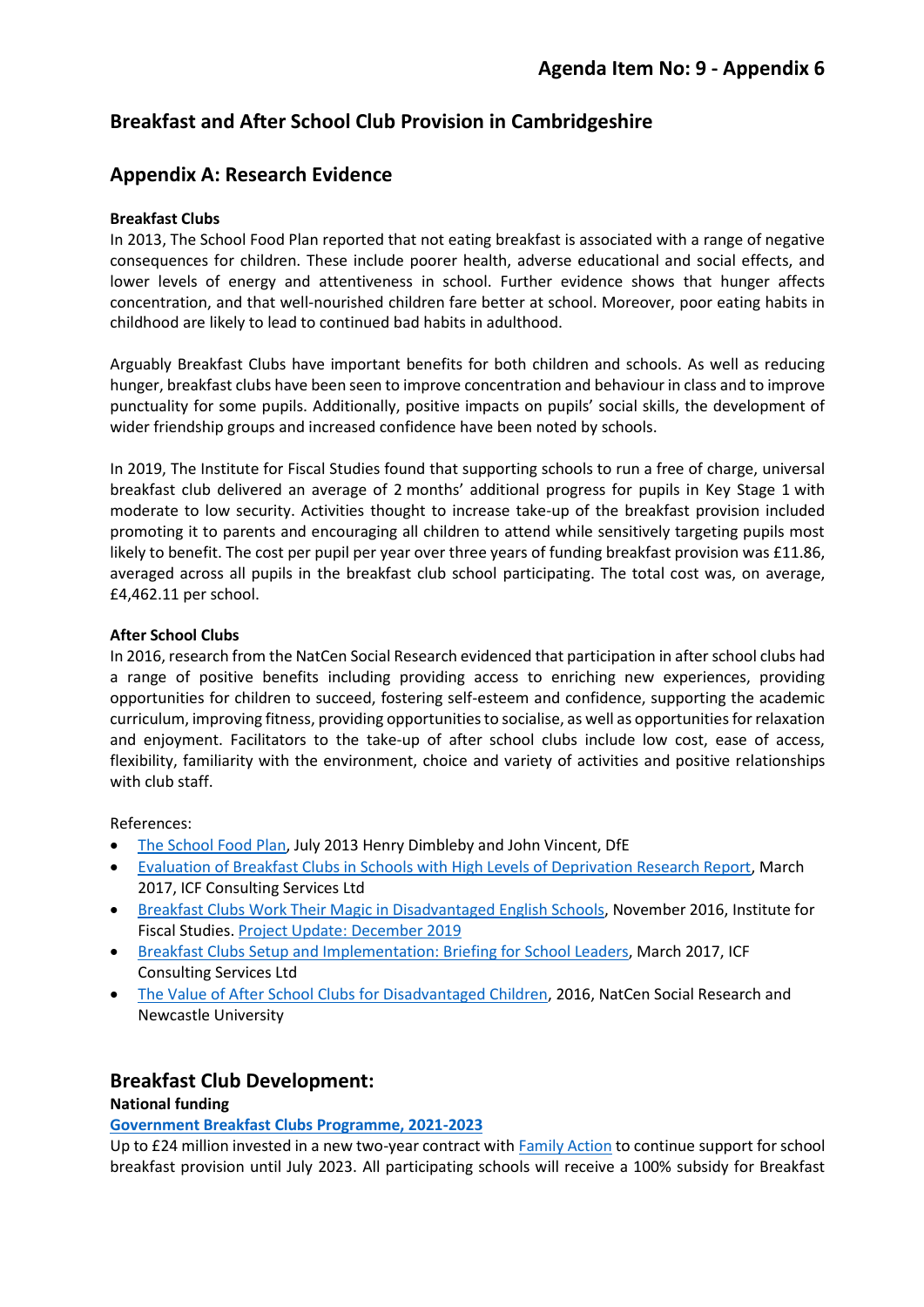Club Provision until 31st March 2022. The subsidy will then be reduced to 75%, allowing schools to contribute 25% from other funding streams. All pupils in participating schools are to be offered breakfast supplies at no cost to them or their parents.

Eligibility: 50% or more pupils in bands A-F of the income deprivation affecting children index (IDACI). Priority given to the Department of Education's 12 opportunity areas.

## **[Magic Breakfast programme](https://mfip.org.uk/2021/02/23/funding-for-school-breakfast-clubs-uk/)**

The programme provides funding and support schools that want to set up new; or improve an existing breakfast club.

Eligibility: At least 35% of pupils should be recorded as eligible for Pupil Premium

#### **[Greggs Foundation](https://www.greggsfoundation.org.uk/breakfast-clubs)**

The school is provided with fresh bread from their nearest Greggs shop, and a grant to support start-up and ongoing costs. The average club costs are £2,000 to set up and run for a year.

Eligibility: various criteria including at least 40 per cent of the pupils at the school being eligible to claim free school meals.

#### **[Kellogg's Breakfast Club Grants Programme](https://www.tfaforms.com/445397)**

In partnership with Forever Manchester grants of £1,000 are awarded to school Breakfast Clubs, to help them provide breakfast to those children who need it most.

Eligibility:

35% and above of children eligible for pupil premium funding (for England) and eligible for free school meals (Northern Ireland, Scotland and Wales).

or

schools that are based in an area which is classified as falling in the 10% of most deprived areas according to the Index of Multiple Deprivation. If school has received breakfast club funding from Gregg's or Magic Breakfast within the current academic year, the application will not be considered a priority for support.

#### **Local Funding**

## **[South Cambs Community Chest Grants](https://www.scambs.gov.uk/communitychest)**

Available to voluntary and community sector groups, charities and public sector bodies wishing to further improve quality of life in South Cambridgeshire. They are small grants of up to £1,000 for oneoff costs relating to a project or activity

**[South Cambs Growth Fund Grant Scheme](https://www.scambs.gov.uk/business/growth-fund-grant-scheme/)** – link not available on 20.10.21 (fund possibly withdrawn)

A one-off grant of between £1,000 to a maximum of £50,000 will be awarded to successful applicants. Eligibility: We want to support businesses that have put growth plans on hold as a result of pandemic restrictions, particularly in sectors that weren't supported by the Restart Grant scheme. This includes: Wrap Around Care Providers

#### **Corporate Sponsorship**

Private company's may consider funding breakfast or after school club provision as part of their corporate social responsibility ethos.

## **Cambridge Kids Club**

Panash Shah: CKC would be happy to partner with someone to provide capital investment, support & advice as well as infrastructure support if needed.

## **Other Cambs funding information:**

[Funding opportunities in Cambridgeshire -](https://www.cambridgeshire.gov.uk/council/communities-localism/funding-opportunities-in-cambridgeshire) Cambridgeshire County Council Find funding - [Support Cambridgeshire](https://www.supportcambridgeshire.org.uk/find-funding/)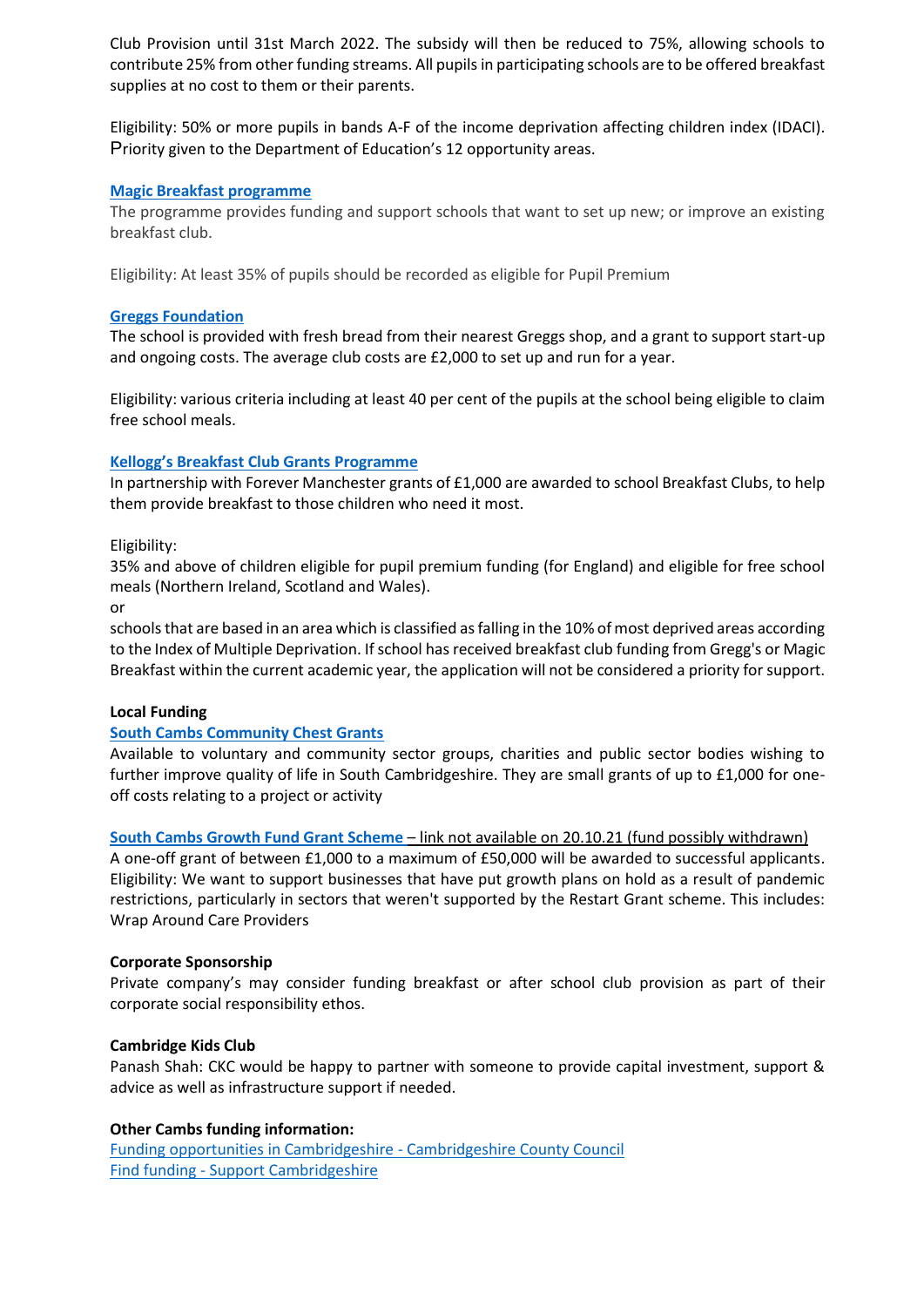| <b>District</b> | <b>School</b>                                                           | <b>BC</b> | Onsite?   | School Run? |
|-----------------|-------------------------------------------------------------------------|-----------|-----------|-------------|
| <b>Hunts</b>    | Abbots Ripton CofE Primary School                                       | Yes       | Yes       | <b>No</b>   |
| <b>Hunts</b>    | <b>Alconbury CofE Primary School</b>                                    | Yes       | Yes       | Yes         |
| Fenland         | Alderman Jacobs School                                                  | Yes       | Yes       | Yes         |
| Fenland         | Alderman Payne Primary School                                           | Yes       | Yes       | Yes         |
| Fenland         | All Saints Interchurch Academy                                          | <b>No</b> | n/a       | n/a         |
| <b>SC</b>       | Babraham CofE (VC) Primary School                                       | Yes       | Yes       | <b>No</b>   |
| $\overline{SC}$ | <b>Bar Hill Community Primary School</b>                                | Yes       | Yes       | No          |
| <b>SC</b>       | Barnabas Oley CofE Primary School                                       | Yes       | Yes       | No          |
| <b>SC</b>       | Barrington CofE VC Primary School                                       | Yes       |           | Yes         |
| $\overline{SC}$ | Barton CofE VA Primary School                                           | Yes       |           | <b>No</b>   |
| <b>SC</b>       | Bassingbourn Primary School                                             | Yes       | Yes       | <b>No</b>   |
| Fenland         | <b>Beaupre Community Primary School</b>                                 | Yes       | Yes       | Yes         |
| Fenland         | <b>Benwick Primary School</b>                                           | Yes       | <b>No</b> | <b>No</b>   |
| City            | <b>Bewick Bridge Community Primary School</b>                           | Yes       | Yes       | No          |
| <b>EC</b>       | <b>Bottisham Community Primary School</b>                               | Yes       |           | <b>No</b>   |
| <b>SC</b>       | <b>Bourn CofE Primary Academy</b>                                       | No        |           |             |
| <b>Hunts</b>    | <b>Brampton Village Primary School</b>                                  | Yes       | Yes       | <b>No</b>   |
| <b>Hunts</b>    | <b>Brington CofE Primary School</b>                                     | Yes       | <b>No</b> | <b>No</b>   |
| <b>Hunts</b>    | <b>Buckden CofE Primary School</b>                                      | Yes       | Yes       | Yes         |
| <b>EC</b>       | <b>Burrough Green CofE Primary School</b>                               | <b>No</b> |           |             |
| Fenland         | <b>Burrowmoor Primary School</b>                                        | Yes       | Yes       | Yes         |
| <b>EC</b>       | <b>Burwell Village College (Primary)</b>                                | <b>No</b> | n/a       | n/a         |
| <b>Hunts</b>    | <b>Bury CofE Primary School</b>                                         | Yes       | Yes       | Yes         |
| <b>Hunts</b>    | <b>Bushmead Primary School</b>                                          | Yes       | Yes       | Yes         |
| <b>SC</b>       | <b>Caldecote Primary School</b>                                         | Yes       | Yes       | Yes         |
| Fenland         | <b>Cavalry Primary School</b>                                           | Yes       |           |             |
| City            | <b>Chesterton Primary School</b>                                        | <b>No</b> | n/a       | n/a         |
| <b>EC</b>       | <b>Cheveley CofE Primary School</b>                                     | Yes       | Yes       | Yes         |
| Fenland         | <b>Clarkson Infants School</b>                                          | Yes       | Yes       |             |
| Fenland         | <b>Coates Primary School</b>                                            | Yes       | Yes       | Yes         |
| <b>SC</b>       | Coton Church of England (Voluntary Controlled)<br><b>Primary School</b> | Yes       | Yes       | <b>No</b>   |
| <b>SC</b>       | <b>Cottenham Primary School</b>                                         | Yes       | <b>No</b> | <b>No</b>   |
| <b>Hunts</b>    | Cromwell Academy                                                        | Yes       | Yes       | Yes         |
| <b>Hunts</b>    | Crosshall Infant School Academy                                         | Yes       | Yes       | Yes         |
| <b>Hunts</b>    | <b>Crosshall Junior School</b>                                          | Yes       | Yes       | Yes         |
| EC              | Ditton Lodge Primary School                                             | Yes       | Yes       | Yes         |
| <b>SC</b>       | Dry Drayton CofE (C) Primary School                                     | Yes       |           | Yes         |
| <b>SC</b>       | Duxford Church of England Community Primary<br>School                   | Yes       | Yes       |             |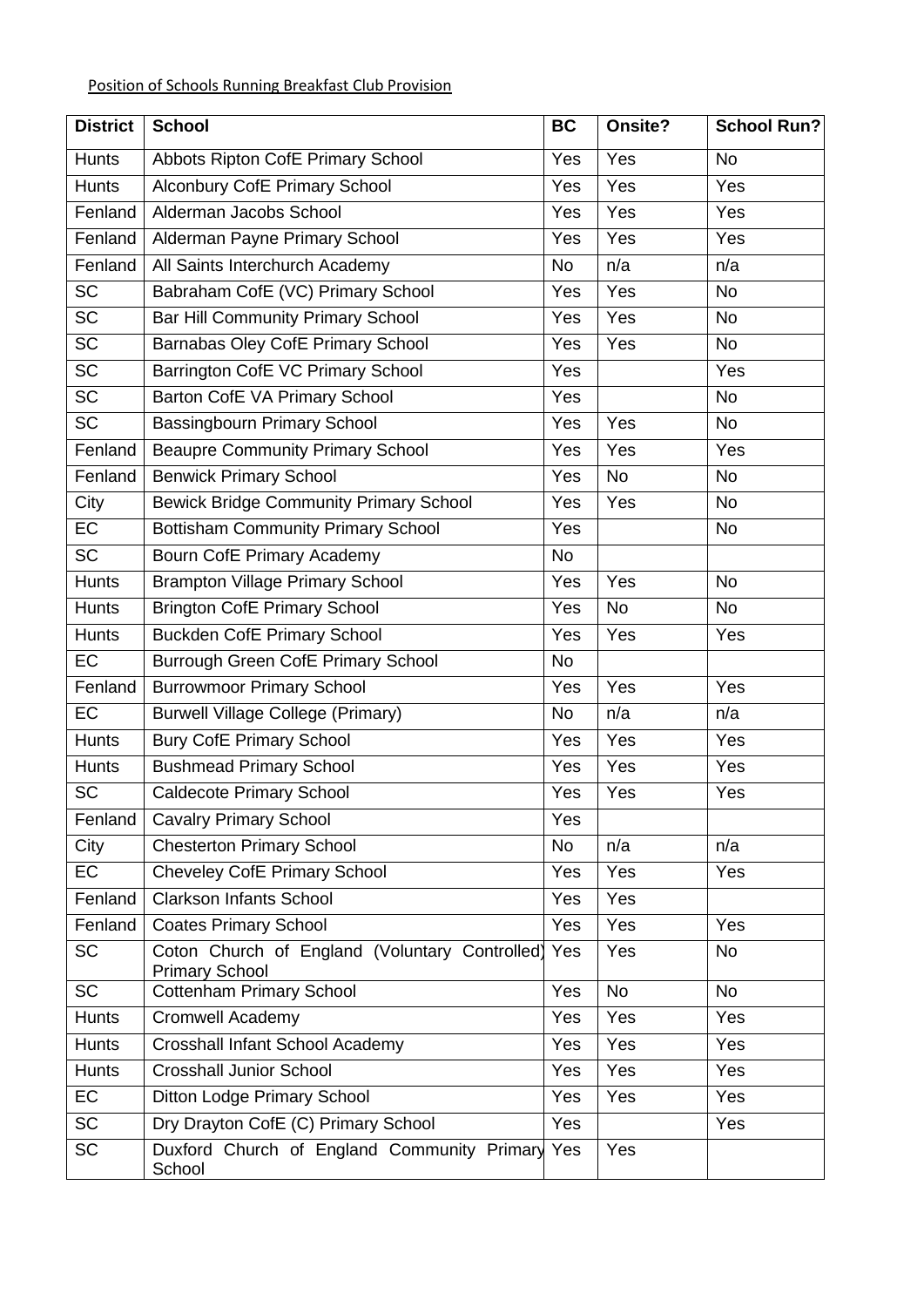| Fenland         | Elm Road Primary School                                            | Yes                       | Yes | Yes       |
|-----------------|--------------------------------------------------------------------|---------------------------|-----|-----------|
| <b>SC</b>       | Elsworth CofE VA Primary School                                    | Yes                       | Yes | Yes       |
| EC              | Ely St John's Community Primary School                             | Yes                       | Yes | <b>No</b> |
| <b>Hunts</b>    | <b>Ermine Street Church Academy</b>                                | Yes                       | Yes | Yes       |
| <b>Hunts</b>    | Eynesbury CofE C Primary School                                    | Yes                       | Yes | Yes       |
| <b>Hunts</b>    | Farcet CofE (C) Primary School                                     | Yes                       |     | Yes       |
| <b>SC</b>       | <b>Fawcett Primary School</b>                                      | Yes                       | Yes | Yes       |
| $\overline{SC}$ | Fen Ditton Primary School                                          | Yes                       | Yes | <b>No</b> |
| <b>SC</b>       | Fen Drayton Primary School                                         | No                        |     |           |
| <b>Hunts</b>    | Folksworth CofE Primary School                                     | Yes                       | Yes | Yes       |
| EC              | Fordham CofE Primary School                                        | Yes                       | Yes | Yes       |
| <b>Hunts</b>    | <b>Fourfields Community Primary School</b>                         | Yes                       | Yes |           |
| <b>SC</b>       | <b>Foxton Primary School</b>                                       | <b>No</b>                 |     |           |
| Fenland         | Friday Bridge Community Primary School                             | Yes                       | Yes | Yes       |
| <b>SC</b>       | <b>Fulbourn Primary School</b>                                     | Yes                       | Yes | <b>No</b> |
| <b>Hunts</b>    | <b>Godmanchester Community Academy</b>                             | Yes                       | Yes | Yes       |
| <b>SC</b>       | <b>Great Abington Primary School</b>                               | Yes                       | Yes | <b>No</b> |
| <b>SC</b>       | Great and Little Shelford CofE (Aided) Primary<br>School           | Yes                       | Yes | Yes       |
| <b>Hunts</b>    | <b>Great Gidding CofE Primary School</b>                           | Yes                       | Yes | Yes       |
| <b>Hunts</b>    | <b>Great Paxton CofE Primary School</b>                            | No                        |     |           |
| <b>Hunts</b>    | <b>Great Staughton Primary Academy</b>                             | Yes                       | Yes | Yes       |
| $\overline{SC}$ | <b>Great Wilbraham CofE Primary School</b>                         | Yes                       | Yes | Yes       |
| <b>SC</b>       | Guilden Morden CofE Primary Academy                                | Yes                       | Yes | Yes       |
| <b>SC</b>       | Hardwick and Cambourne Community Primary Yes<br>School - Hardwick  |                           | Yes | <b>No</b> |
| <b>SC</b>       | Hardwick and Cambourne Community Primary Yes<br>School - Cambourne |                           | Yes | <b>No</b> |
| <b>SC</b>       | Harston and Newton Community Primary School                        | $\overline{\mathsf{Yes}}$ | Yes | Yes       |
| <b>Hunts</b>    | <b>Hartford Infant School</b>                                      | Yes                       | Yes |           |
| <b>Hunts</b>    | <b>Hartford Junior School</b>                                      | <b>No</b>                 |     |           |
| <b>SC</b>       | Haslingfield Endowed Primary School                                | Yes                       | Yes | Yes       |
| <b>SC</b>       | Hatton Park Primary School                                         | Yes                       | Yes | No        |
| <b>SC</b>       | <b>Hauxton Primary School</b>                                      | No                        |     |           |
| <b>Hunts</b>    | <b>Hemingford Grey Primary School</b>                              | Yes                       | Yes | Yes       |
| <b>SC</b>       | Histon and Impington Brook Primary School                          | Yes                       | Yes | No        |
| <b>EC</b>       | Holme CofE Primary School                                          | Yes                       | Yes | Yes       |
| <b>Hunts</b>    | <b>Holywell CofE Primary School</b>                                | Yes                       | Yes | Yes       |
| <b>Hunts</b>    | <b>Houghton Primary School</b>                                     | Yes                       | Yes | No        |
| <b>Hunts</b>    | Huntingdon Primary School                                          | Yes                       | Yes | Yes       |
| EC              | Isle of Ely Primary School                                         | Yes                       | Yes | Yes       |
| EC              | Isleham Church of England Primary School                           | Yes                       |     | Yes       |
| <b>SC</b>       | Jeavons Wood Primary School                                        | Yes                       | Yes | Yes       |
| EC              | Kennett Primary School                                             | Yes                       | Yes | Yes       |
| EC              | Kettlefields Primary School                                        | Yes                       | Yes | Yes       |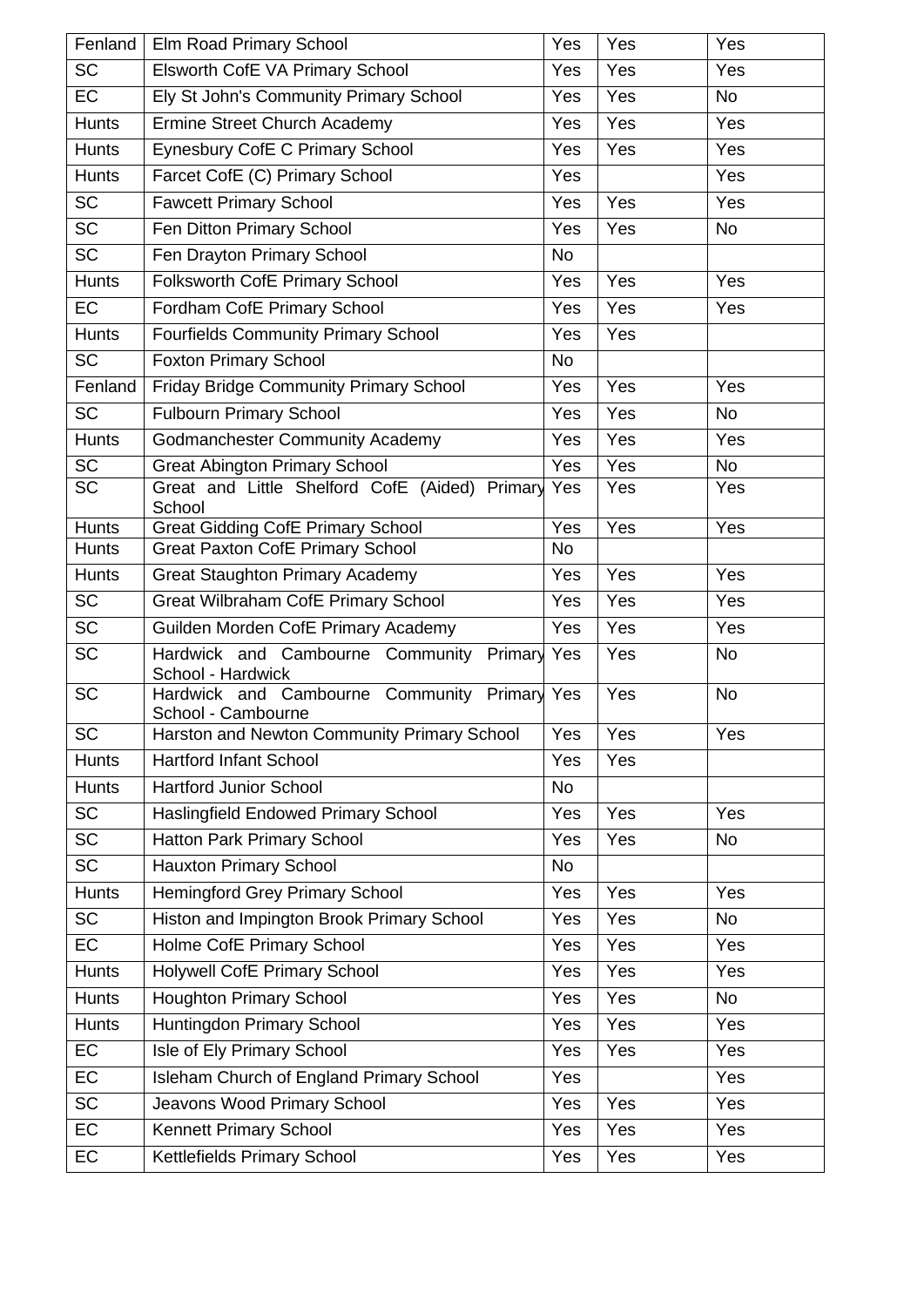| <b>Hunts</b>    | Kimbolton Primary Academy                                 | Yes       | Yes       | Yes       |
|-----------------|-----------------------------------------------------------|-----------|-----------|-----------|
| Fenland         | <b>Kinderley Primary School</b>                           | <b>No</b> |           |           |
| City            | Kings Hedges Primary School                               | Yes       | Yes       | Yes       |
| Fenland         | Kingsfield Primary School                                 | Yes       | Yes       | Yes       |
| <b>EC</b>       | Lantern Community Primary School                          | Yes       | Yes       | Yes       |
| <b>SC</b>       | Linton CofE Infant School                                 | Yes       | Yes       | Yes       |
| Fenland         | Lionel Walden Primary School                              | Yes       | Yes       | Yes       |
| <b>Hunts</b>    | <b>Little Paxton Primary School</b>                       | Yes       | Yes       | <b>No</b> |
| EC              | Little Thetford CofE Primary School                       | Yes       | Yes       | Yes       |
| <b>EC</b>       | <b>Littleport Community Primary School</b>                | Yes       | Yes       | Yes       |
| Fenland         | <b>Manea Community Primary School</b>                     | <b>No</b> |           |           |
| <b>Hunts</b>    | <b>Mayfield Primary School</b>                            | Yes       | Yes       | <b>No</b> |
| <b>SC</b>       | <b>Meadow Primary School</b>                              | Yes       | Yes       | Yes       |
| $\overline{SC}$ | <b>Melbourn Primary School</b>                            | Yes       | Yes       | Yes       |
| <b>SC</b>       | <b>Meldreth Primary School</b>                            | Yes       | Yes       | Yes       |
| EC              | Mepal and Witcham Church of England Primary Yes<br>School |           | Yes       | Yes       |
| $\overline{SC}$ | <b>Meridian Primary School</b>                            | Yes       |           | <b>No</b> |
| <b>Hunts</b>    | Middlefield Primary Academy                               | Yes       | Yes       | Yes       |
| EC              | Millfield Primary School                                  | Yes       | Yes       | Yes       |
| <b>SC</b>       | Milton Church of England Primary School                   | Yes       | <b>No</b> |           |
| City            | Milton Road Primary School                                | Yes       | Yes       |           |
| <b>SC</b>       | Monkfield Park Primary School                             | Yes       | Yes       | <b>No</b> |
| City            | Morley Memorial Primary School                            | Yes       | Yes       | Yes       |
| Fenland         | New Road Primary & Nursery School                         | Yes       | Yes       | <b>No</b> |
| City            | Newnham Croft Primary School                              | <b>No</b> |           |           |
| <b>SC</b>       | Oakington CofE Primary School                             | Yes       | Yes       | Yes       |
| <b>Hunts</b>    | <b>Offord Primary School</b>                              | Yes       | Yes       | <b>No</b> |
| Fenland         | Orchards Church of England Primary School                 | <b>No</b> |           |           |
| $\overline{SC}$ | <b>Over Primary School</b>                                | Yes       | Yes       | <b>No</b> |
| Fenland         | Park Lane Primary & Nursery School                        | Yes       | Yes       |           |
| City            | Park Street CofE Primary School                           | Yes       | Yes       | Yes       |
| City            | Peckover Primary School                                   | Yes       | Yes       |           |
| <b>SC</b>       | Pendragon Community Primary School                        | Yes       | Yes       | <b>No</b> |
| <b>SC</b>       | Petersfield CofE Aided Primary School                     | Yes       | Yes       | Yes       |
| <b>Hunts</b>    | <b>Priory Junior School</b>                               | Yes       | Yes       | Yes       |
| <b>Hunts</b>    | Priory Park Infant School & Playgroup                     | Yes       | Yes       | <b>No</b> |
| City            | Queen Emma Primary School                                 | Yes       | Yes       |           |
| Fenland         | Ramnoth Junior School                                     | Yes       | Yes       | Yes       |
| <b>Hunts</b>    | Ramsey Junior School                                      | No        |           |           |
| City            | <b>Ridgefield Primary School</b>                          | Yes       | Yes       | Yes       |
| <b>Hunts</b>    | Sawtry Infants' School                                    | Yes       | Yes       |           |
| <b>Hunts</b>    | Sawtry Junior Academy                                     | Yes       | Yes       |           |
| City            | <b>Shirley Community Primary School</b>                   | Yes       | Yes       | Yes       |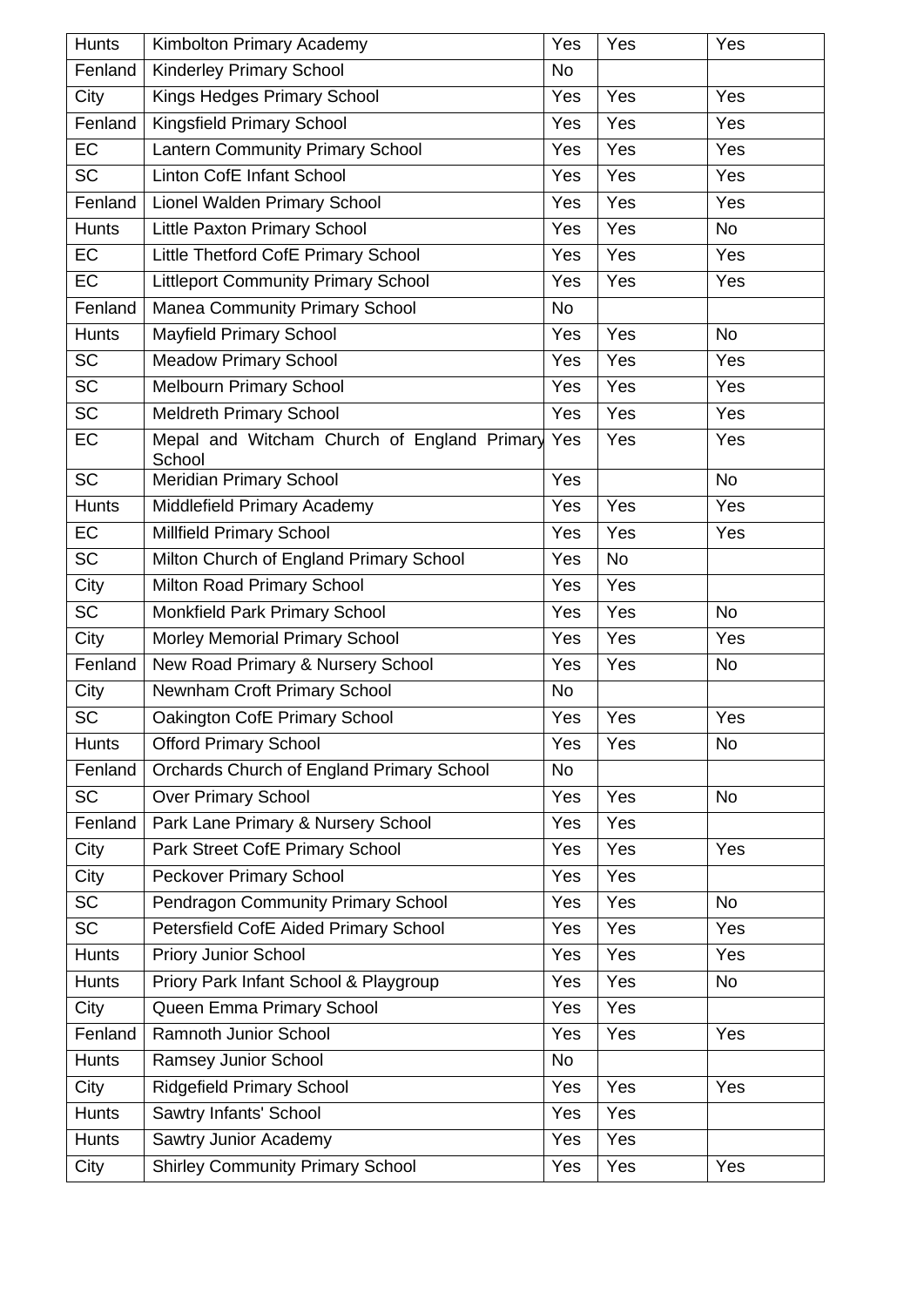| <b>Hunts</b> | Somersham Primary School                                                     | Yes       |     |           |
|--------------|------------------------------------------------------------------------------|-----------|-----|-----------|
| <b>Hunts</b> | <b>Spaldwick Community Primary School</b>                                    | <b>No</b> |     |           |
| EC           | Spring Meadow Infant School                                                  | Yes       | Yes | Yes       |
| City         | St Alban's Catholic Primary School                                           | Yes       | Yes | <b>No</b> |
| <b>EC</b>    | St Andrew's CofE Primary School                                              | Yes       | Yes | Yes       |
| <b>Hunts</b> | St Anne's CofE Primary School                                                | Yes       | Yes | Yes       |
| City         | St Laurence Catholic Primary School                                          | Yes       | Yes |           |
| City         | St Luke's CofE Primary School                                                | <b>No</b> |     |           |
| <b>Hunts</b> | St Mary's Church of England Primary School St<br><b>Neots</b>                | Yes       | Yes | Yes       |
| City         | St Matthew's Primary School                                                  | Yes       | Yes |           |
| City         | St Pauls CofE VA Primary School                                              | <b>No</b> | n/a | n/a       |
| City         | St Philip's CofE Aided Primary School                                        | Yes       | Yes | Yes       |
| <b>SC</b>    | <b>Stapleford Community Primary School</b>                                   | Yes       | Yes | Yes       |
| Sc           | Steeple Morden CofE VC Primary School                                        | Yes       | Yes | <b>No</b> |
| EC           | <b>Stretham Community Primary School</b>                                     | Yes       | Yes | <b>No</b> |
| <b>Hunts</b> | <b>Stukeley Meadows Primary School</b>                                       | Yes       | Yes |           |
| EC           | Sutton CofE VC Primary School                                                | Yes       | Yes |           |
| <b>SC</b>    | <b>Swavesey Primary School</b>                                               | Yes       | Yes | Yes       |
| <b>SC</b>    | Teversham CofE VA Primary School                                             | Yes       |     | Yes       |
| <b>SC</b>    | The Bellbird Primary School                                                  | Yes       | Yes | Yes       |
| Fenland      | The Elton CofE Primary School of the Foundation of<br>Frances and Jane Proby | Yes       | Yes | <b>No</b> |
| City         | The Galfrid School                                                           | Yes       | Yes | <b>No</b> |
| City         | The Grove Primary School                                                     | Yes       | Yes | Yes       |
| <b>SC</b>    | The Icknield Primary School                                                  | Yes       | Yes | <b>No</b> |
| <b>Hunts</b> | The Newton Community Primary School                                          | <b>No</b> | n/a | n/a       |
| <b>SC</b>    | The Pathfinder Church of England Primary School                              | Yes       | Yes | Yes       |
| EC           | The Rackham Church of England Primary School                                 | Yes       | Yes | Yes       |
| <b>Hunts</b> | The Round House Primary Academy                                              | Yes       | Yes | Yes       |
| <b>EC</b>    | The Shade Primary School                                                     | Yes       | Yes | Yes       |
| City         | The Spinney Primary School                                                   | Yes       | Yes | Yes       |
| <b>SC</b>    | The Vine Inter-Church Primary School                                         | Yes       | Yes | Yes       |
| Fenland      | Thomas Eaton Primary Academy                                                 | Yes       | Yes | Yes       |
| <b>Hunts</b> | Thongsley Fields Primary and Nursery School                                  | Yes       | Yes | Yes       |
| <b>Hunts</b> | <b>Thorndown Primary School</b>                                              | Yes       | Yes | Yes       |
| <b>SC</b>    | Thriplow CofE VA Primary School                                              | Yes       | Yes | <b>No</b> |
| Fenland      | <b>Townley Primary School</b>                                                | Yes       | Yes | Yes       |
| <b>SC</b>    | <b>Trumpington Meadows Primary School</b>                                    | Yes       | Yes | Yes       |
| City         | <b>Trumpington Park Primary School</b>                                       | Yes       | Yes | <b>No</b> |
| <b>Hunts</b> | <b>Upwood Primary Academy</b>                                                | Yes       | Yes | <b>No</b> |
| <b>SC</b>    | <b>Waterbeach Community Primary School</b>                                   | Yes       | Yes | <b>No</b> |
| Fenland      | <b>Westwood Primary School</b>                                               | Yes       | Yes | <b>No</b> |
| EC           | <b>Wilburton CofE Primary School</b>                                         | Yes       | Yes | Yes       |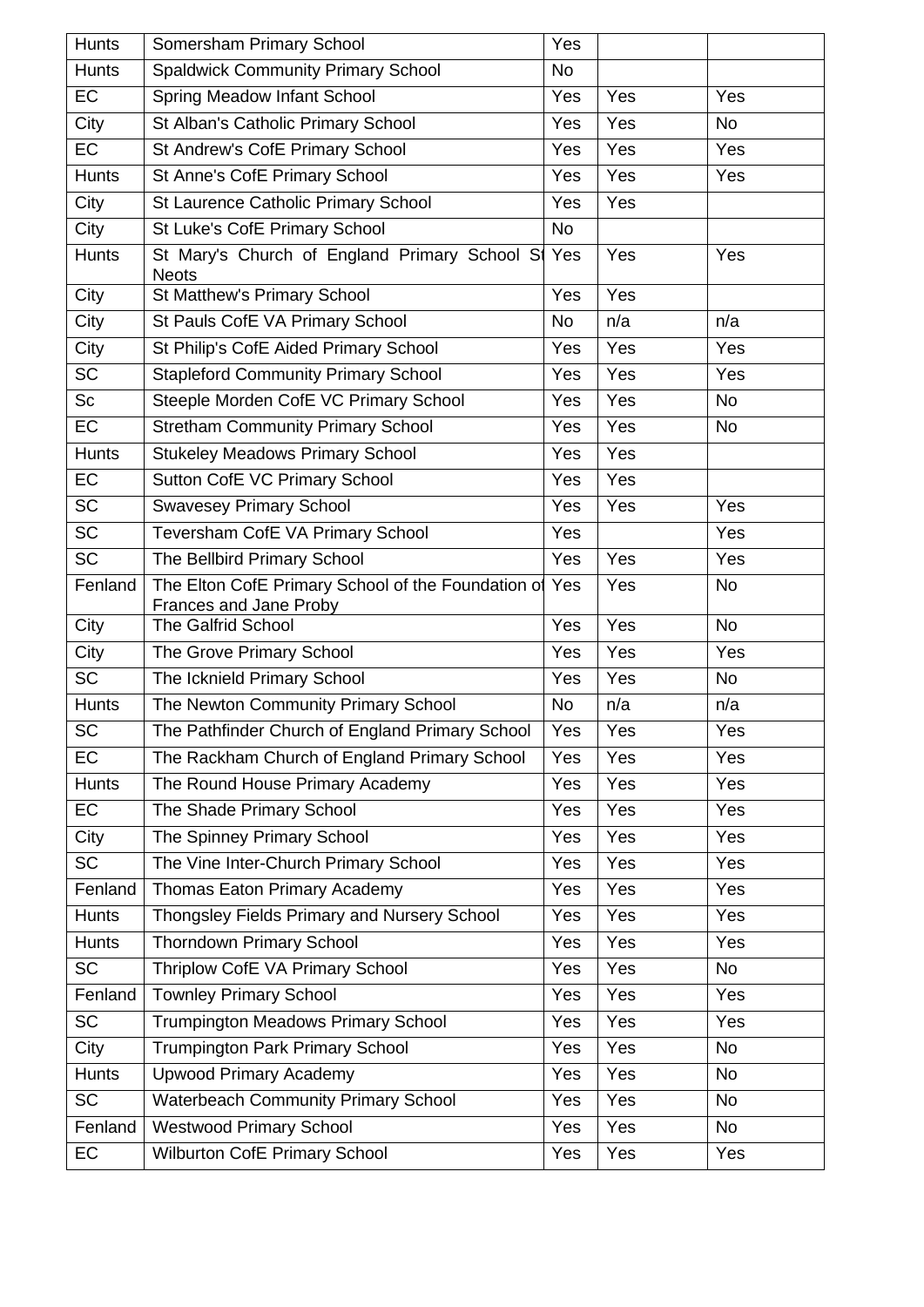| <b>Hunts</b> | William de Yaxley Church of England Academy                                            | Yes | Yes       | <b>No</b> |
|--------------|----------------------------------------------------------------------------------------|-----|-----------|-----------|
| <b>SC</b>    | William Westley Church of England VC Primary<br>School                                 | Yes | Yes       | <b>No</b> |
| <b>SC</b>    | Willingham Primary School                                                              | Yes | Yes       | Yes       |
| <b>Hunts</b> | <b>Winhills Primary Academy</b>                                                        | Yes | Yes       | Yes       |
| Fenland      | Wisbech St Mary CofE Academy                                                           | Yes | Yes       | Yes       |
| <b>Hunts</b> | Wyton on the Hill Community Primary School                                             | Yes | Yes       | Yes       |
| <b>Hunts</b> | Yaxley Infant School                                                                   | Yes | <b>No</b> | <b>No</b> |
|              |                                                                                        |     |           |           |
|              | <b>School Not Responded to Survey</b>                                                  |     |           |           |
|              |                                                                                        |     |           |           |
| City         | <b>Arbury Primary School</b>                                                           |     |           |           |
| <b>SC</b>    | Castle Camps Church of England (Controlled)<br><b>Primary School</b>                   |     |           |           |
| City         | Church<br>Cherry Hinton<br>of England<br>Voluntary<br><b>Controlled Primary School</b> |     |           |           |
| City         | <b>Colville Primary School</b>                                                         |     |           |           |
| Ec           | Downham Feoffees Primary Academy                                                       |     |           |           |
| <b>SC</b>    | <b>Earith Primary School</b>                                                           |     |           |           |
| <b>Hunts</b> | <b>Eastfield Infant and Nursery School</b>                                             |     |           |           |
| Fenland      | Elm CofE Primary School                                                                |     |           |           |
| EC           | Ely St Mary's CofE Junior School                                                       |     |           |           |
| <b>SC</b>    | Fenstanton and Hilton Primary School                                                   |     |           |           |
| <b>SC</b>    | <b>Fowlmere Primary School</b>                                                         |     |           |           |
| <b>SC</b>    | <b>Gamlingay Village Primary</b>                                                       |     |           |           |
| <b>SC</b>    | <b>Girton Glebe Primary School</b>                                                     |     |           |           |
| Fenland      | <b>Glebelands Primary Academy</b>                                                      |     |           |           |
| <b>Hunts</b> | Godmanchester Bridge Academy                                                           |     |           |           |
| Fenland      | Gorefield Primary Academy                                                              |     |           |           |
| Fenland      | <b>Guyhirn CofE VC Primary School</b>                                                  |     |           |           |
| <b>SC</b>    | Histon and Impington Junior School                                                     |     |           |           |
| Fenland      | Leverington Primary Academy                                                            |     |           |           |
| <b>SC</b>    | Linton Heights Junior School                                                           |     |           |           |
| Fenland      | <b>Murrow Primary Academy</b>                                                          |     |           |           |
| City         | <b>Orchard Park Community Primary School</b>                                           |     |           |           |
| City         | Queen Edith Primary School                                                             |     |           |           |
| <b>Hunts</b> | <b>Ramsey Spinning Infant School</b>                                                   |     |           |           |
| EC           | Robert Arkenstall Primary School                                                       |     |           |           |
| <b>Hunts</b> | St Helen's Primary School                                                              |     |           |           |
| <b>Hunts</b> | St John's CofE Primary School                                                          |     |           |           |
| Fenland      | St Peter's CofE Aided Junior School                                                    |     |           |           |
| <b>Hunts</b> | Stilton Church of England Primary Academy                                              |     |           |           |
| <b>SC</b>    | Swaffham Bulbeck Church of England Primary<br>School                                   |     |           |           |
| <b>SC</b>    | Swaffham Prior Church of England Primary School                                        |     |           |           |